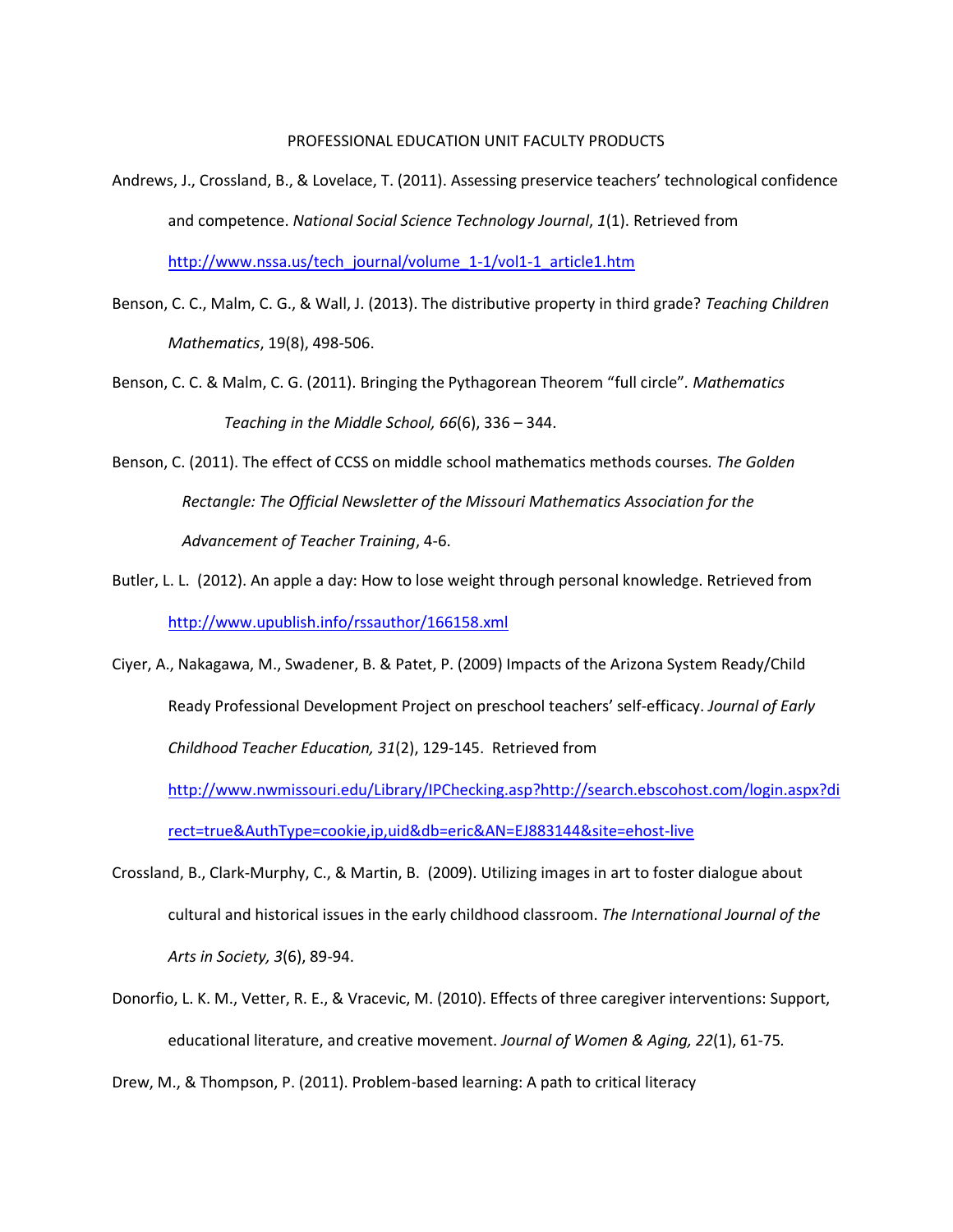development. *National Social Science Technology Journal. 1*(4). Retrieved from

[http://www.nssa.us/tech\\_journal/volume\\_1-4/vol1-4\\_article2.htm](http://www.nssa.us/tech_journal/volume_1-4/vol1-4_article2.htm)

- Freeman, V. (2011). [Educational leadership: Exploring personality styles: Disc "High I" and colors](http://www.nwmissouri.edu/Library/IPChecking.asp?http://search.ebscohost.com/login.aspx?direct=true&AuthType=cookie,ip,uid&db=ehh&AN=66136261&site=ehost-live). *Review of Higher Education and Self-learning, 3*(11), 54-57.
- Freeman, V. & Klein, J. (2011). Building a greener school with LEED Certification. *Review of Management Innovation & Creativity, 4*(11), 81-84.
- Fridell, M., Belcher, R. & Messner, P. (2009). Self-perceived gender servant leader differences among regional public school principals as measured with the Servant-Leadership Styles Inventory. *Leadership & Organization Development Journal,* 30 (8), 13-25.

Grispino, F., & Alexander, K. (2009). *Finding, hiring, and keeping the best teachers and staff: Methods and management in a time of shortage.* Lancaster, PA: ProActive Publications.

- Hanuscin, D., van Garderen, D., Menon, D., Davis, J., Lee, E. J., & Smith, S. R. (2013). Quality elementary science teaching: A professional development QUEST. In R. A. Yager (Ed.), *Exemplary science: Best practices in professional development*. Arlington, VA: NSTA Press.
- Haberyan, A., & Hiatt, S. (2009). Disaster facts: What school counselors need to know. *The Counseling Interviewer, 41*(1), 7-9.
- Hiatt, R. L. (in press). Leadership and influence processes relevant to addressing issues of censorship in comprehensive guidance programs. *The Counseling Interviewer, 44*(1).
- Ingraham, N. (in press). Stories of k-12 English language learner teachers developing through informal collaboration within occupational communities. *The National Social Science Technology Journal.* Retrieved from insert URL

Ingraham, N. (2012). Pre-service EL instruction: A community approach. *AccELLerate, 4*(3), 10.

Kibler, J., & Hiatt, S. (2009). Self-injurious behaviors in the schools: Prevention and intervention. *The Counseling Interviewer, 41*(2), 16-23.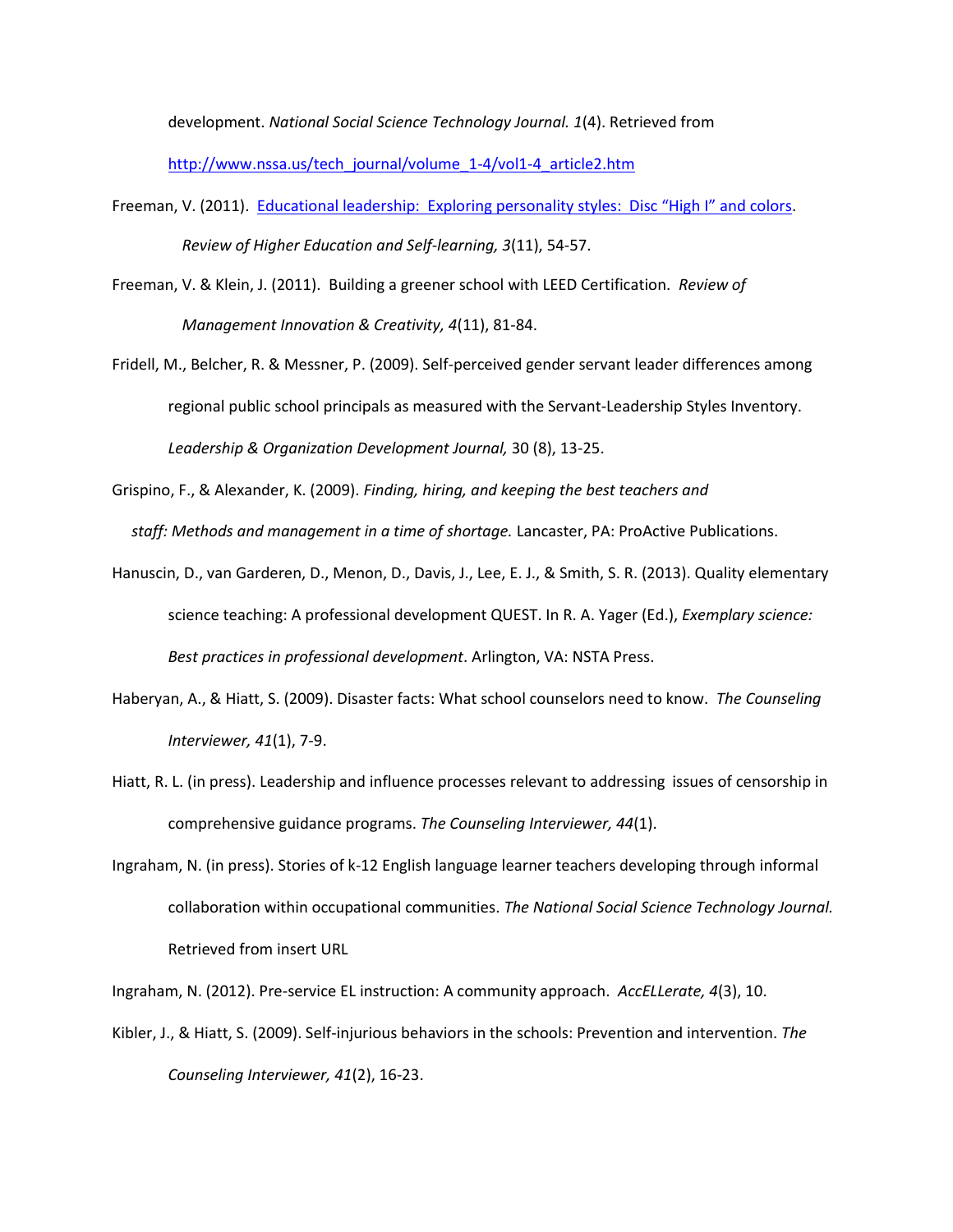Kobialka, G. (2012). Civil War teacher's guide - Smithsonian American Art Museum. Retrieved from [http://americanart.si.edu/education/resources/documents/civilwar\\_teachersguide\\_final.pdf](http://americanart.si.edu/education/resources/documents/civilwar_teachersguide_final.pdf)

Long, T., & Alexander, K. (2010). Bullying: Dilemmas, definitions, and solutions. *Contemporary Issues in Education Research, 3*(2): 29-34. Retrieved from

http://www.nwmissouri.edu/Library/IPChecking.asp?

[http://search.ebscohost.com/login.aspx?direct=true&AuthType=cookie,ip,uid&db=ehh&AN=48](http://search.ebscohost.com/login.aspx?direct=true&AuthType=cookie,ip,uid&db=ehh&AN=48484603&site=ehost-live) [484603&site=ehost-live](http://search.ebscohost.com/login.aspx?direct=true&AuthType=cookie,ip,uid&db=ehh&AN=48484603&site=ehost-live)

Lovelace, T., & Crossland, B. (2010). Increasing instructional time in social studies through thematic

units. *National Social Science Journal***,** *34*(1), 92-97.

- Malm, C., Benson, C. & Wall, J. (in press). The distributive property in third grade [Paper #11-06-093-3BR]. *Teaching Children Mathematics*.
- Marra, R. M., Arbaugh, E., Lannin, J., Abell, S., Ehlert, M., Smith, R., Rogers, M. P. (2011). Orientations to professional development design and implementation: Understanding their relationship to PD outcomes across multiple projects. *International Journal of Science and Mathematics Education*, *9*(4), 793-816.
- Moore, R. A., & Seeger, V. (2009). *Building classroom reading communities: Retrospective Miscue Analysis (RMA) and Socratic Circles.* Thousand Oaks, CA: Corwin Press.
- Piveral, J. A., Edmonds, C. A., & Barnes, J. (2009). Aligning the stars to dazzle. In K.T. Henson, *Supervision: A collaborative approach to Instructional Improvement* (pp. 197-198). Long Grove, IL: Waveland Press.
- Place, A. W., Ballenger, J., Wasonga, T. A., Piveral, J., & Edmonds, C. (2010). Principals' perspectives of social justice in public schools. *International Journal of Educational Management, 24*(6), 531-543.

Prinz, K. R. (2011). Paul Hindemith's use of rhythm, meter, and tonality to create large-scale structural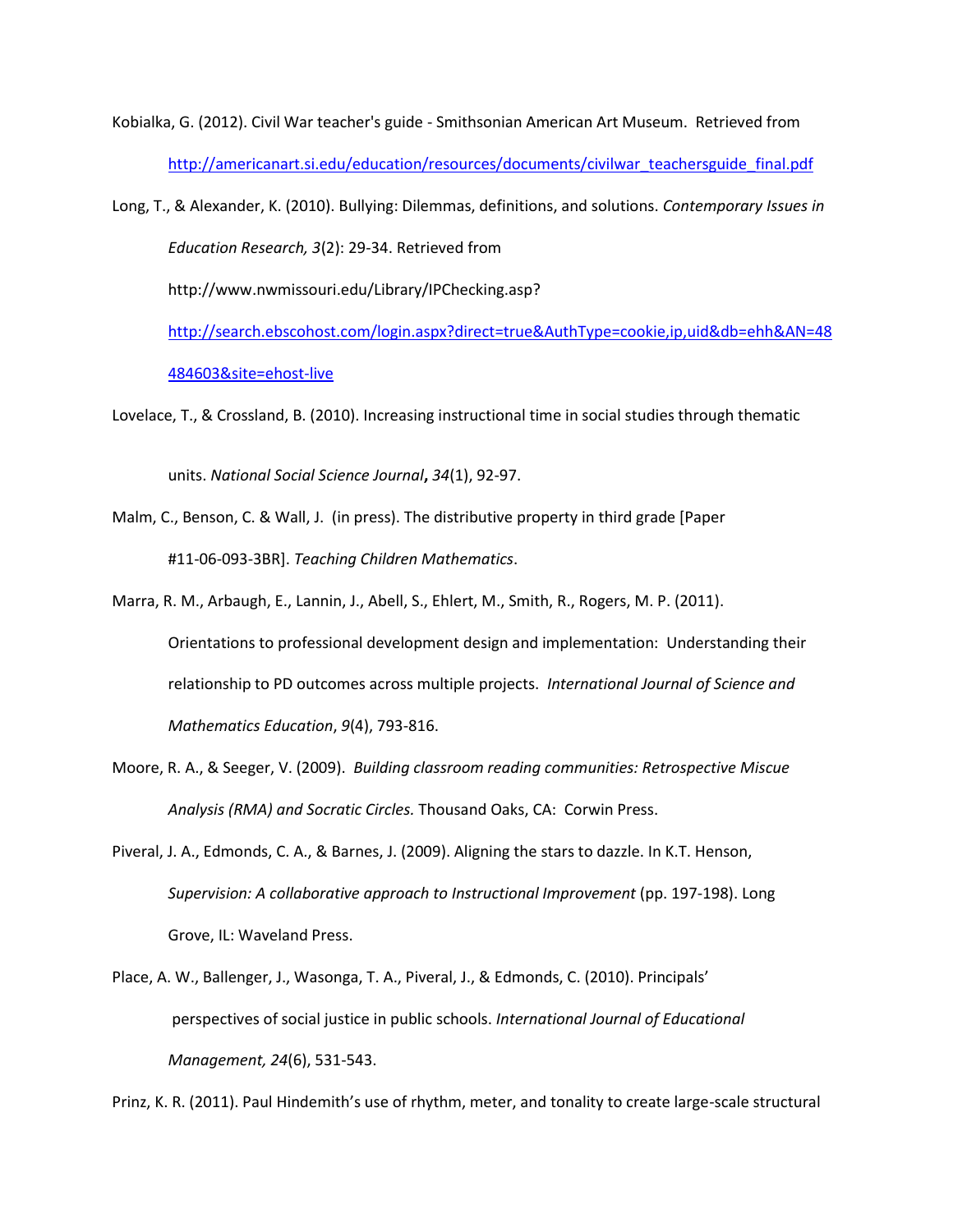unity: A structural analysis of the *Sonata for Bass Tuba and Piano* (1955)*.* In Frankfurt/Main Hindemith-Institut (Ed.), *Hindemith-Jahrbuch Annales Hindemith 2011/XL* (pp. 79-108). Mainz, Germany: Schott Music.

- Robertson, T. P., Symonds, M. L., Muehlenbein, M. P. & Robertson, C. (2012). Health, fitness, wellness and livability. In *Introduction to Recreation and Leisure* (2<sup>nd</sup> ed., pp. 305-320). Champaign, IL: Human Kinetics.
- Robertson, T. P., Symonds, M. L., & Muehlenbein, M. P. (2011). *The public health imperative: Promoting health and preventing lifestyle-related illness and disease*. In D. M. Compton & M. P. Muehlenbein (Eds.), *The surveillance and management toolkit workbook*. Bloomington, IN: University Healthy Communities Research Group.
- Seeger, V. & Johnson, R. D. (in press). A study of the impact of using technology on family message journals in first grade classrooms. In T. Rasinski (Ed.), *Exploring technology in writing and writing instruction.* Bloomington, IN: Solution Tree.
- Smith, S. R., & Abell, S. K. (2013). Using analogies in elementary science. In D. Hanuscin & M. P. Rogers (Eds.), *Perspectives: Research and tips to support science education. K–6* (p. 25). Arlington: NSTA Press.
- Steiner, M., & Trout, B. (2013). *Images of America: Maryville, Missouri*. Charleston, SC: Arcadia.
- Steiner, M. (2009). *Images of America: Nodaway County*, Missouri. Charleston, SC: Arcadia.
- Sterling, L., Pratt-Hyatt, J., & Van Mullem, H. (2011). Pro sport: Ticket to a better life or perpetuating poverty? *The Counseling Interviewer*, *43*, 19-25.
- Sterling, L., Dimmit, E., & Van Mullem, H. (2009). The crisis on the court: The psychological pain of career ending athletic injuries. *The Counseling Interviewer, 41*, 10-15.

Wall, T. J., Johnson, B., & Symonds, M. L. (2012). Preparing to pass the physical education PRAXIS II